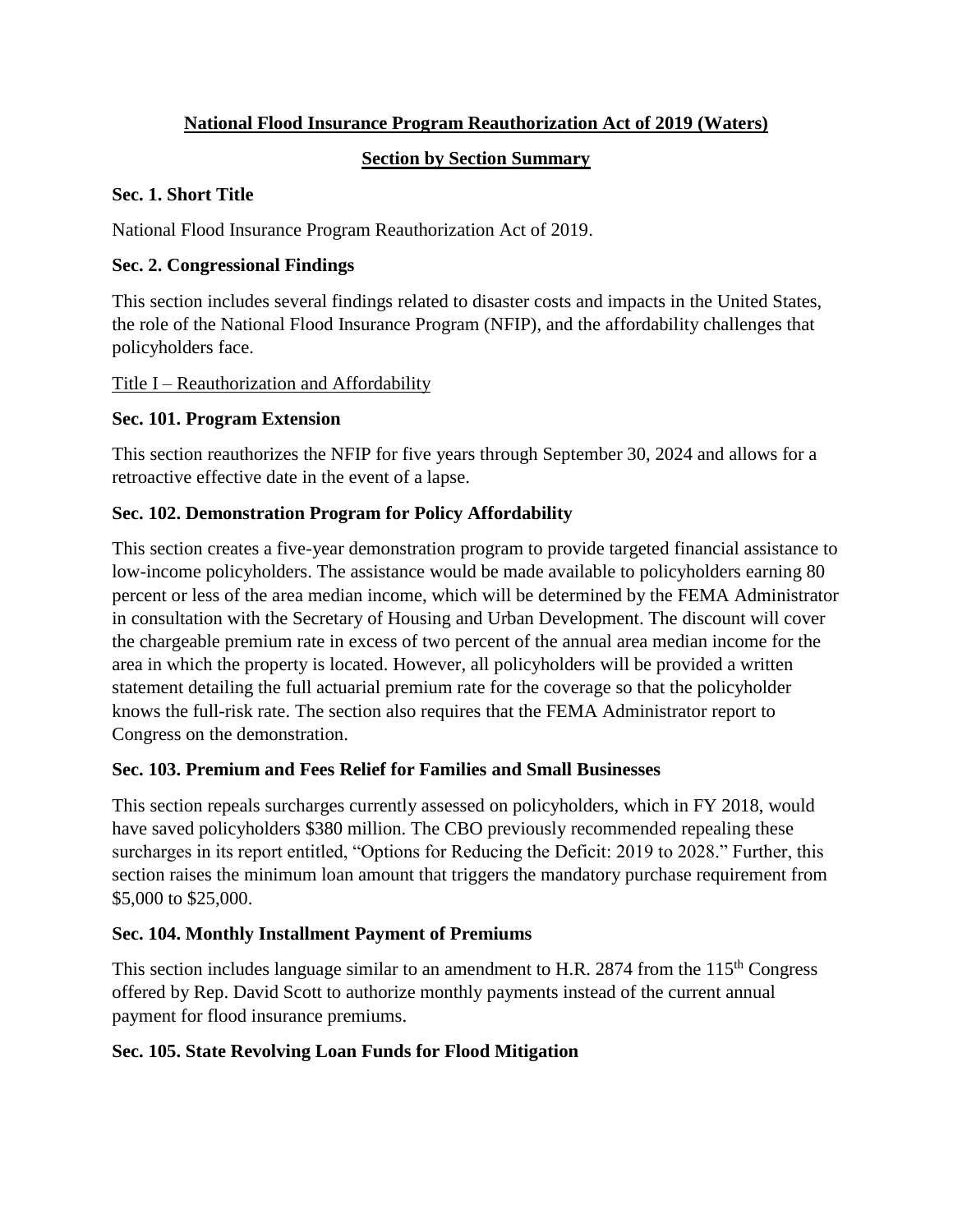This section authorizes FEMA to enter into agreements with eligible Sates to establish a flood mitigation assistance revolving loan fund to decrease flood risk. States can use the funding for a number of eligible activities such as elevation or relocation of the home but cannot use the funds for other activities such as new construction or to assist high-income homeowners. This section is similar to H.R. 1610 sponsored, by Reps. Crist and Williams.

### Title II –Mapping

### **Sec. 201. Reauthorization of Appropriations for National Flood Mapping Program**

This section authorizes \$500 million for each year over five years for flood mapping

### **Sec. 202. National Flood Mapping Program**

This section expands flood mapping to all areas of the United States. This section also requires FEMA to utilize updated mapping technology, such as LiDAR, and provides for digital displays, and property specific mapping. This section requires FEMA to submit an annual report to Congress on the progress achieved in the mapping program under this section including recommendations to reduce the cost and improve implementation. Lastly, this section requires that in updating and maintaining maps, the FEMA Administrator shall ensure that maps are adequate for identifying future flood risk. Parts of this section are similar to H.R. 4905 from the 115th Congress, sponsored by Reps. Gonzalez and Mooney.

### **Sec. 203. Flood Mapping Modernization and Homeowner Empowerment Pilot Program**

This section creates a pilot program to enhance mapping of urban flooding and better assessing urban flood risk. This section is similar to H.R. 2462, sponsored by Reps. Quigley and Rooney.

#### **Sec. 204. Mapping Improvements and Reach**

This section expands flood mapping to all areas of the United States and calls for mapping of future flood risk.

## **Sec. 205. Appeals Regarding Existing Flood Maps**

This section provides a State, local government, or property owner, the right to appeal a denial for a map update if the entity or individual possesses knowledge or information that the flood elevation or an aspect of the map is inaccurate, or factors exist that mitigate the risk of flooding. The entity or individual can further appeal an adverse decision to the Scientific Resolution Panel, which shall recommend a non-binding decision to the FEMA Administrator. In the case of a successful or partially successful appeal, the Administrator is required to provide a refund of excess premiums paid.

#### **Sec. 206. Appeals and Publication of Projected Special Flood Hazard Areas**

This section grants homeowners 90 days after the date of the second publication of a proposed flood insurance rate map to appeal the determination and provides that if no such appeal is received, that the proposed rate map is final.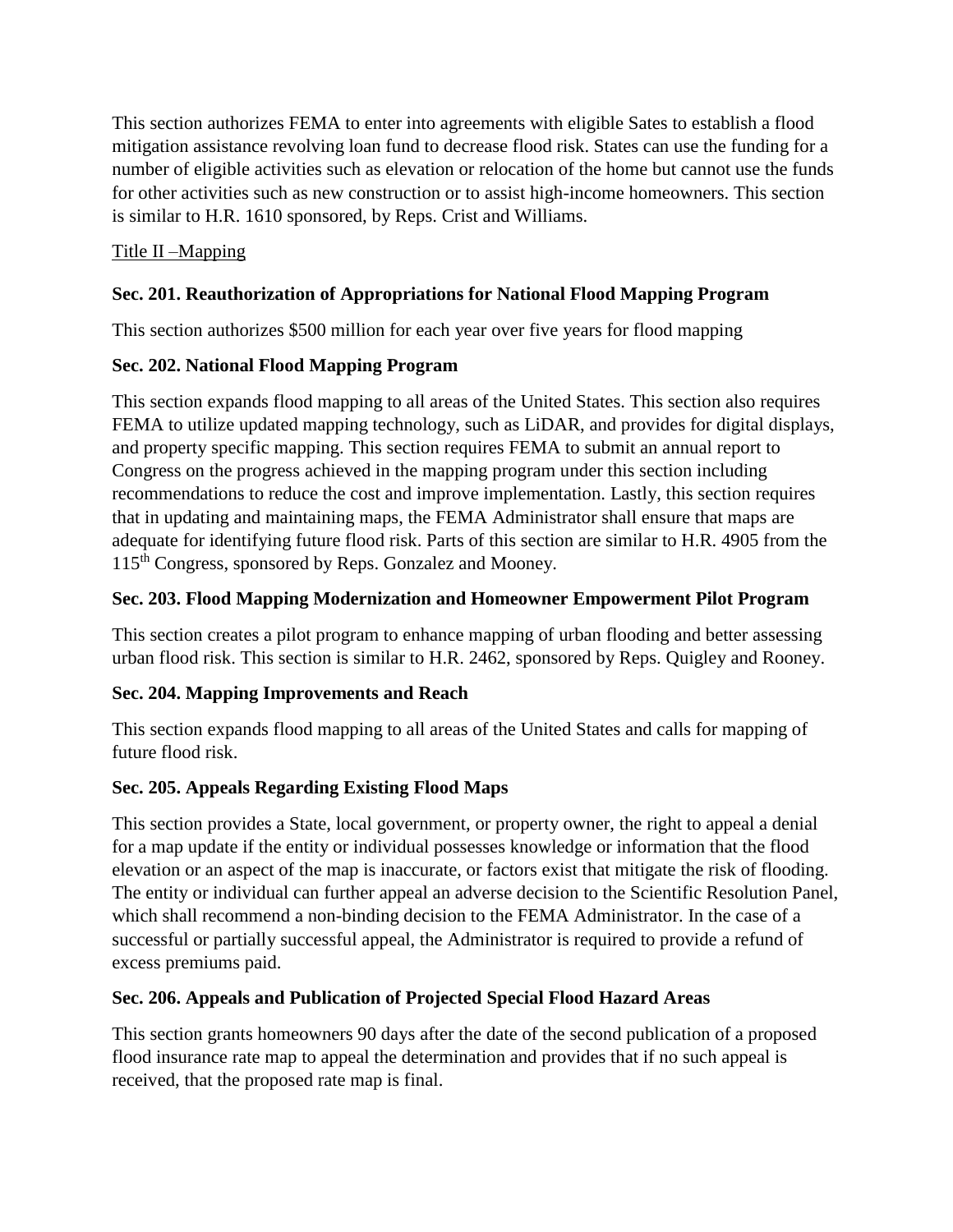### **Sec. 207. Communication and Outreach Regarding Map Changes**

This section makes a technical change to clarify that communities have a maximum of 30 days after being notified of a new map or map update to consult with the FEMA Administrator.

#### **Sec. 208. Adoption of Partial Flood Maps**

This section allows for portions of flood insurance rate maps for which no appeal has been submitted within the allowed for 90-day period to become final even if other portions are under appeal.

### **Sec. 209. New Zone for Levee-Impacted Areas**

This section creates a new flood zone, known as the AL-E zone, that accounts for levee-impacted areas on flood maps, and provide for flood insurance rates in accordance with the protection afforded by the levee.

## **Sec. 210. Agricultural Structures in Special Flood Hazard Areas**

This section grants local variances for certain agricultural structures so that elevation or flood proofing of such a structure is not required if elevation or flood proofing would not be practicable and if it would not result in increased flood heights or threats to public safety and provided that not more than one claim payment exceeding \$1,000 has been made for the structure within a ten-year period. This section is similar to H.R. 830, sponsored by Reps. Garamendi and LaMalfa.

## **Sec. 211. Technical Mapping Advisory Council**

This section adds members to the Technical Mapping Advisory Council (TMAC) including a member of a recognized professional real estate brokerage association.

## Title III – Mitigation

#### **Sec. 301. Increased Cost of Compliance**

This section authorizes the FEMA Administrator to supplement its existing Increased Cost of Compliance (ICC) program by raising the maximum amount available from \$30,000 to \$60,000. This section also expands the eligible uses of ICC funds to include alternative methods of mitigation, pre-disaster mitigation, and the costs of property acquisition.

#### **Sec. 302. Multiple-Loss Properties**

This section grants the FEMA Administrator discretion to take into account when making determinations regarding mitigation assistance the extent to which communities are working to remedy problems with addressing multiple loss properties. The section also includes definitions of multiple loss properties which includes repetitive loss, severe repetitive loss, and extreme repetitive loss.

## **Sec. 303. Premium Rates for Certain Mitigated Properties**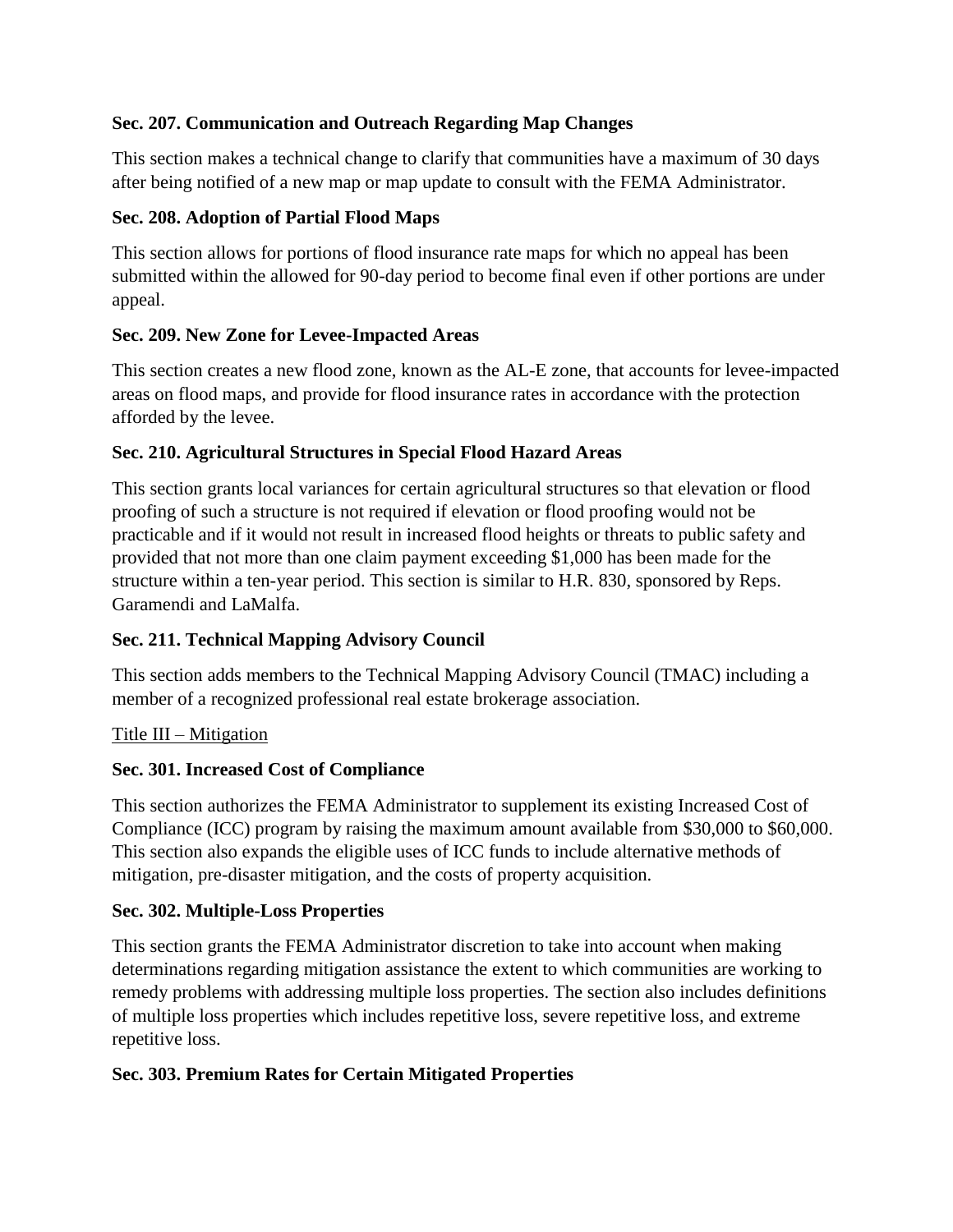This section allows for premium credits for alternative methods of mitigation that are more appropriate for dense urban environments where elevation is not practicable. This section is similar to H.R. 2868 from the 115<sup>th</sup> Congress sponsored by Reps. Zeldin and Maloney.

#### **Sec. 304. Coverage for Cooperatives**

This section requires the FEMA Administrator to make NFIP coverage available to co-op and condo owners. This section is similar to H.R. 2868 from the 115<sup>th</sup> Congress, sponsored by Reps. Zeldin and Maloney.

## **Sec. 305. Voluntary Community-Based Flood Insurance Pilot Program**

This section authorizes the FEMA Administrator to create a pilot program that makes available community-wide policies that cover all residential and non-residential properties in the community. The authority for the pilot program sunsets on September 30, 2022.

## **Sec. 306. Mitigation Funding**

This section provides \$200 million each year for five years for the pre-disaster hazard mitigation program.

# **Sec. 307. Community Rating System Improvements**

This section makes improvements to the Community Rating System (CRS) by requiring that credits be issued to the maximum number of communities practicable and by authorizing grants to consortia of States and communities for the costs of employing individuals to coordinate and carry out the responsibilities of participation in the CRS program. This section is similar to H.R. 3135 from the 115<sup>th</sup> Congress, sponsored by Rep. Keating.

## **Sec. 308. Community Assistance Program for Effective Floodplain Management**

This section authorizes, for the first time, a community assistance program for floodplain management by providing community assistance grants, conducing periodic assessments of technical assistance and training needs of Sates, Indian tribes, and communities, providing such technical assistance and training, and periodically assess the losses avoided nationally due to the adoption of qualifying floodplain management standards. In addition, this section requires States that receive grant funding to develop and execute a strategy to provide technical and financial assistance to communities, including small and rural communities, and to encourage greater participation in the CRS program. This section authorizes \$20 million each year for five years to carry out this program.

## Title IV – Modernization

## **Sec. 401. Effect of Private Flood Insurance Coverage on Continuous Coverage Requirements**

This section allows NFIP policyholders who leave the program to purchase a private policy to return to the NFIP without penalty.

## **Sec. 402. Optional Coverage for Umbrella Policies**